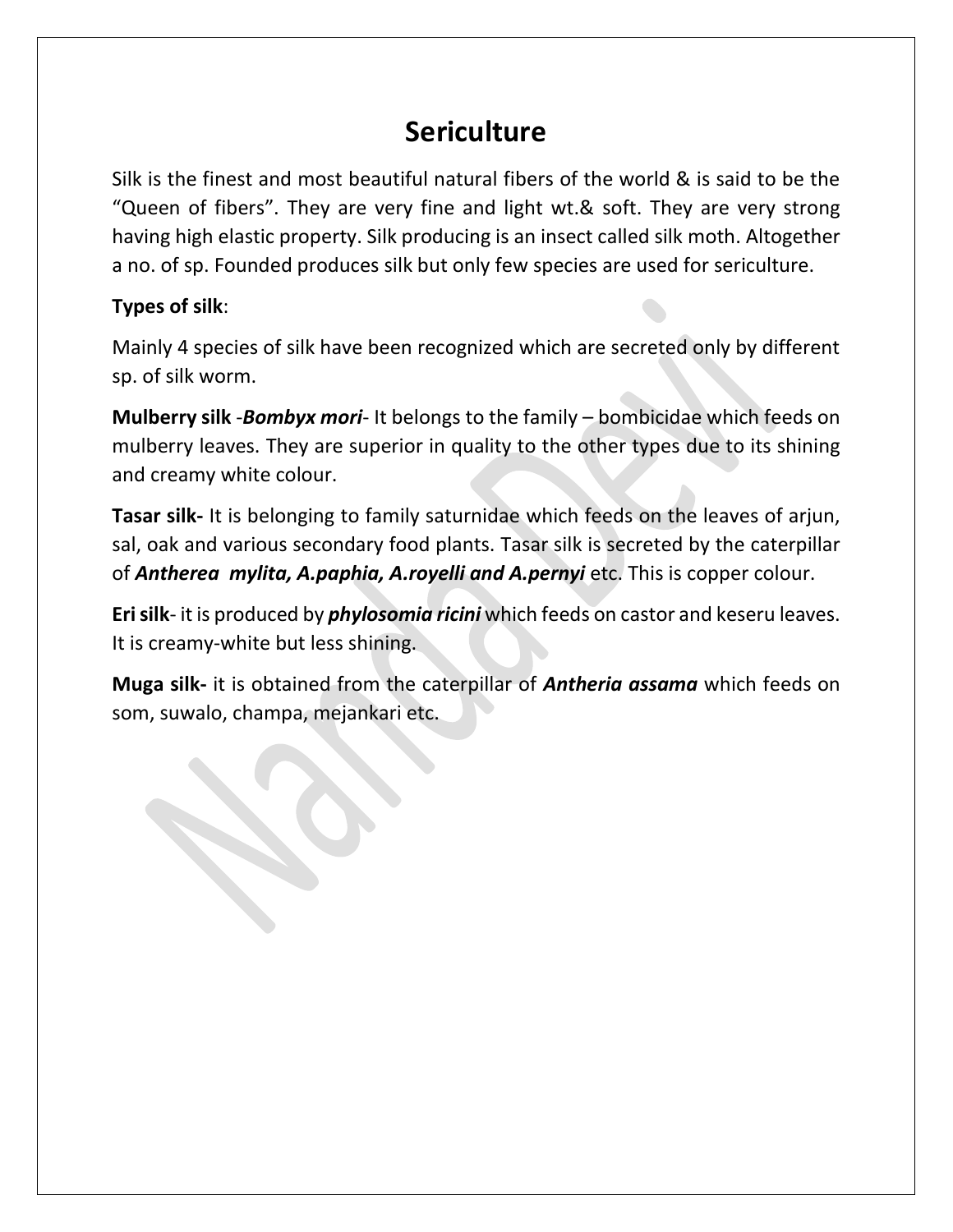### **LIFE HISTORY OF SILK:**

Out of 4 different types, mulberry and eri are manufactured from domesticated silkworms, where as tasar and muga silk worms are wild in nature. The life cycle of these 4 types of silk moths are much common as they lay eggs from which caterpillar hatches. They eat and grow and produces cocoon for their protection, then pupate inside cocoon.

After some time, moth emerge from the cocoon male and female mate, lay eggs, and repeat their life cycles.

**Mulberry silk worm**: The race of silkworm by which one crop is taken in one year is called univoltine, more than one is multivoltine and two crops is taken in one year is called bivoltine races. Different crosses are generally chosen for spring and autumn rearing.

**Life history of mulberry silk worm**: The adult *B. Mori* is about 2.5 cm. in length and pale creamy white in colour, flight is not possible in female because of its heavy body wt. the moth is unisexual in nature and does not feed during its very short period of 2-3 days.

**Fertilization**- Is internal preceded by copulation. Just after emergence, male moth copulates with female about 2-3 hrs. and if not separated they may be dying after few hrs. of copulating with female. One moth lay eggs400-500 eggs depending upon climatic condition and supply of food material to the caterpillar from which the female moth is obtained. They lay eggs on the upper part of the mulberry leaves and attached gelatinous secretion of female moth.

**Eggs.** Eggs are laid by the female is rounded and white in colour. There are two types of eggs - diapause and non-diapause. Eggs are called seeds.

**Hatching**: The eggs after 10 days of incubation hatch into a larva called caterpillar. After hatching caterpillar needs continuous food supply because they are voracious feeder and non-adequate food supply causes problems in growth in caterpillar.

**Caterpillar**: The newly hatch caterpillar is yellowish white in colour. The caterpillar is provided with well-developed mandibulate type of mouth parts adapted to feed easily on mulberry plant leaves. As they are voracious feeder, they grow rapidly which moult by moulting and 5<sup>th</sup> instar respectively. It takes 21-25 days after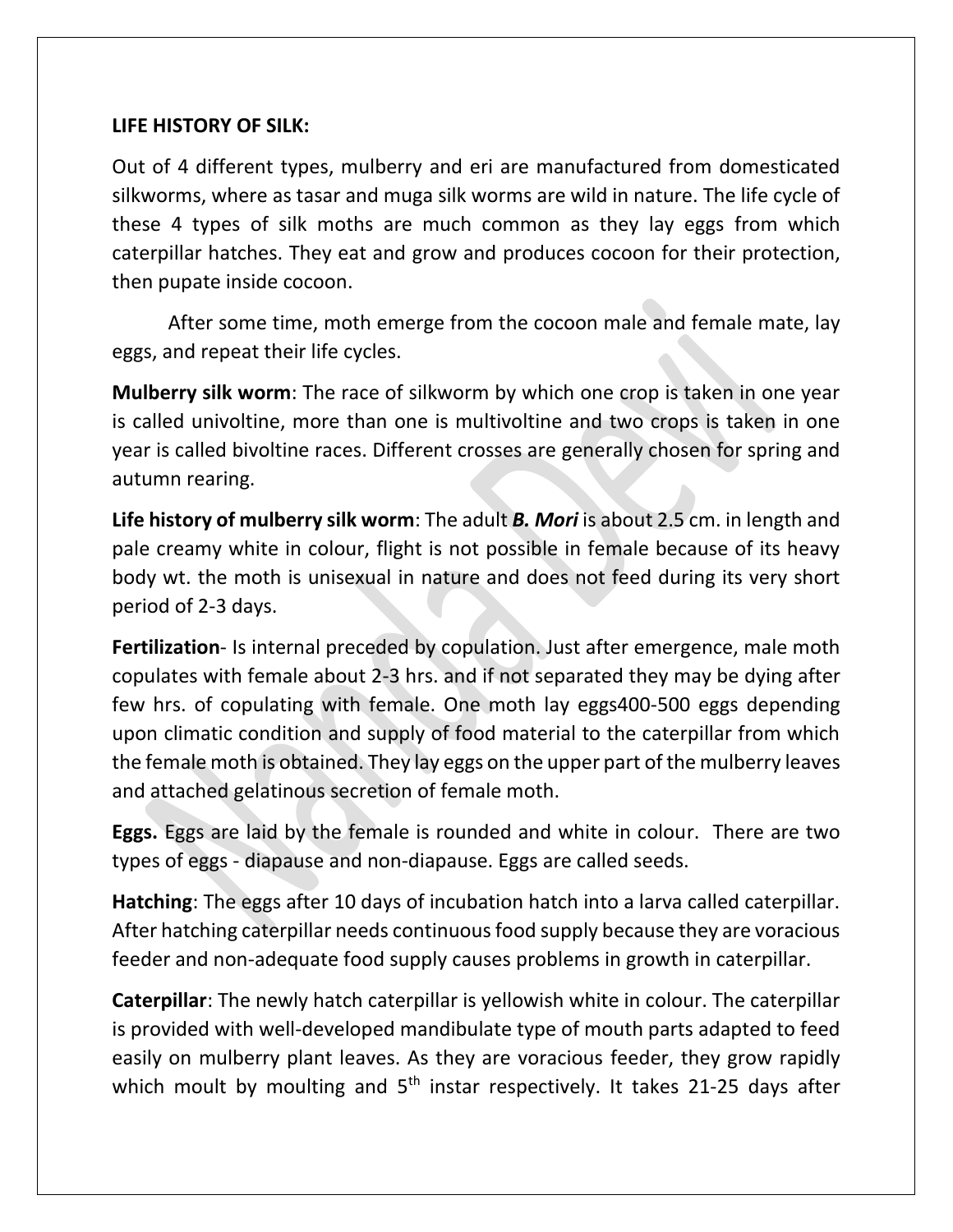hatching. A full-grown caterpillar develops salivary glands, stop feeding and undergo pupation. The time taken for the full growth of caterpillar from young to well grown stage various with regards to temp., humidity and food supply and types of races.

**Pupa**: - The caterpillar stops feeding and moves towards corner among the leaves and secretes a sticky fluid through silk glands. The secreted fluids come out through the spinneret and takes the form of long fine threads of silk which hardens with the exposure to air and wrapped around the body of caterpillar in the form of covering called the cocoon.

**Cocoon**: - They are white coloured bed of pupa whose outer thread is irregular and inner threads are regular. The length of continuous threads secreted by a pupa for the formation of a cocoon is about 1000-12000m., which is required 6 days to complete. The pupal period last for 10-12 days and the pupa cuts the cocoon and emerge into the adult.

**Emergence of Imago**: - Due to active metamorphic changes during pupation period the abdominal pseudo legs disappear, and two pairs of wings develops. The silk worms within the cocoon secretes an alkaline fluid to moisten it's one of the ends and as a result moistened and become soft where the threads are cut open by the silkworm. Finally, a hole is formed through which a feeble adult moth squeezes out of the cocoon.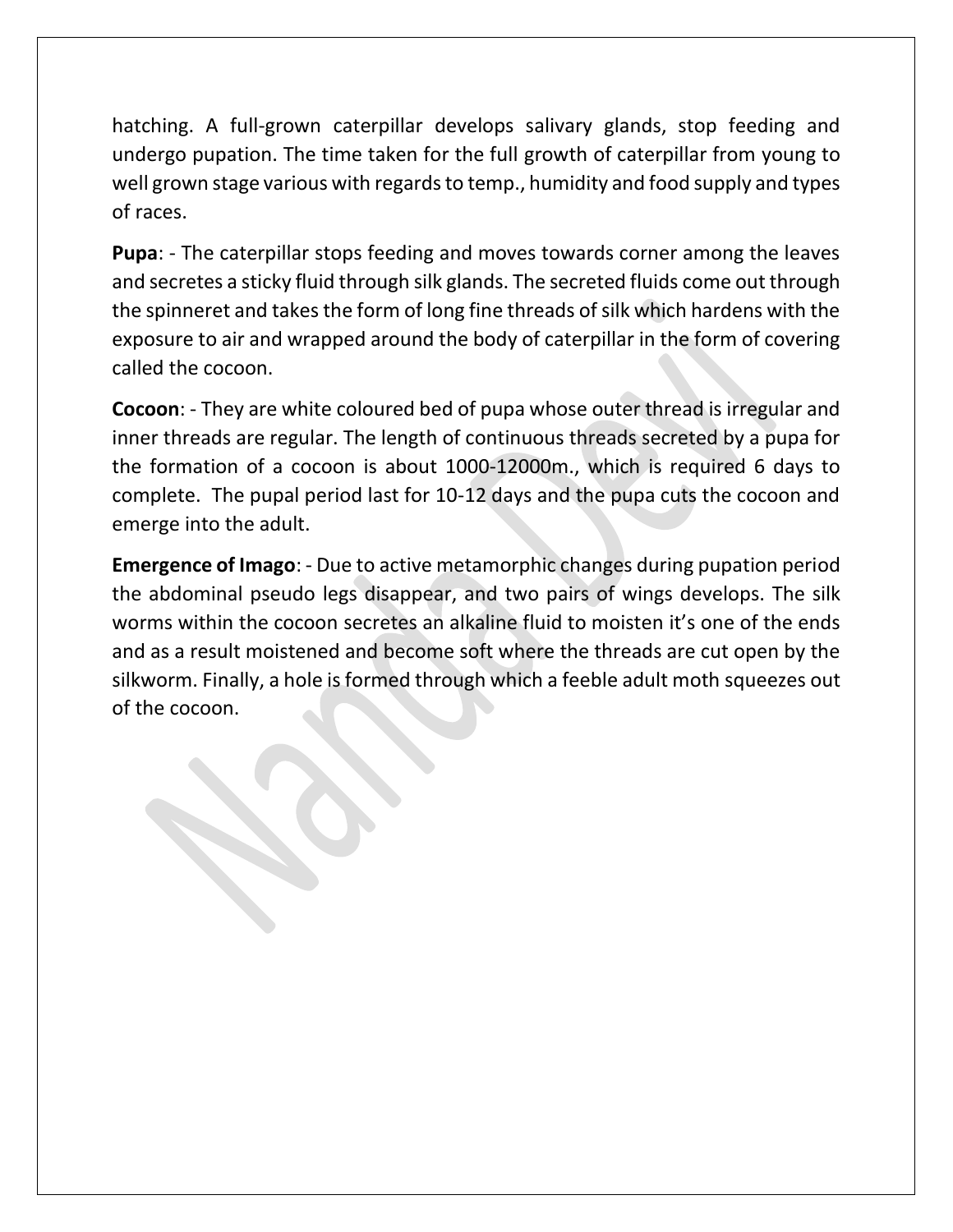## **ECONOMIC IMPORTANCE OF SILK/USES OF SILK**:

Bulk of silk fibers produced is utilize in preparing silk clothes, uses of pure silk decreased gradually due to its high-cost value and costly maintained. Clothes in which silk fibers are combined with other natural and synthetic fibers are in great demands not only in India but also in foreign countries. Besides silk being used as garments, it is also used in other industries and for military purpose. It is used manufacture of fishing fibers, parachutes, cartridge bags, insulation coils for telephone and wireless receiver, tires of racing cars, filter cloths, for floor mills and in medical dressing and suture material, fabrics for garments in various weaves, plains, twill, stain, crepe, georgette and velvet, knitted goods such as vests, gloves, socks, stocking dyed and printed ornaments, fabrics for saris', jackets, shawls and wrappers are made out of these materials.

### **DISEASES OF SILKWORM:**

This profitable industry is often threatened not only by various disease resulted from the viral, fungal bacterial and protozoan infection but by insect predators, birds and other higher animals.

### **Diseases are** –

- Pebrine- Nosema
- Flacherie-Bacterial disease
- Grassarie- Viral
- Muscardine-fungal and
- Maggot disease- *Tricolyga sorbillans*, a fly.

# **FOOD PLANTS**:

- **Mulberry**: mulberry
- **Muga**: Som, Suwalo (primary), Sal, Mayankuri, Champa, Gulanch (secondary)
- **Tasar**: Arjun, Asan, Sal, Oak, Bagari
- **Eri**: Castor (primary), Keseru.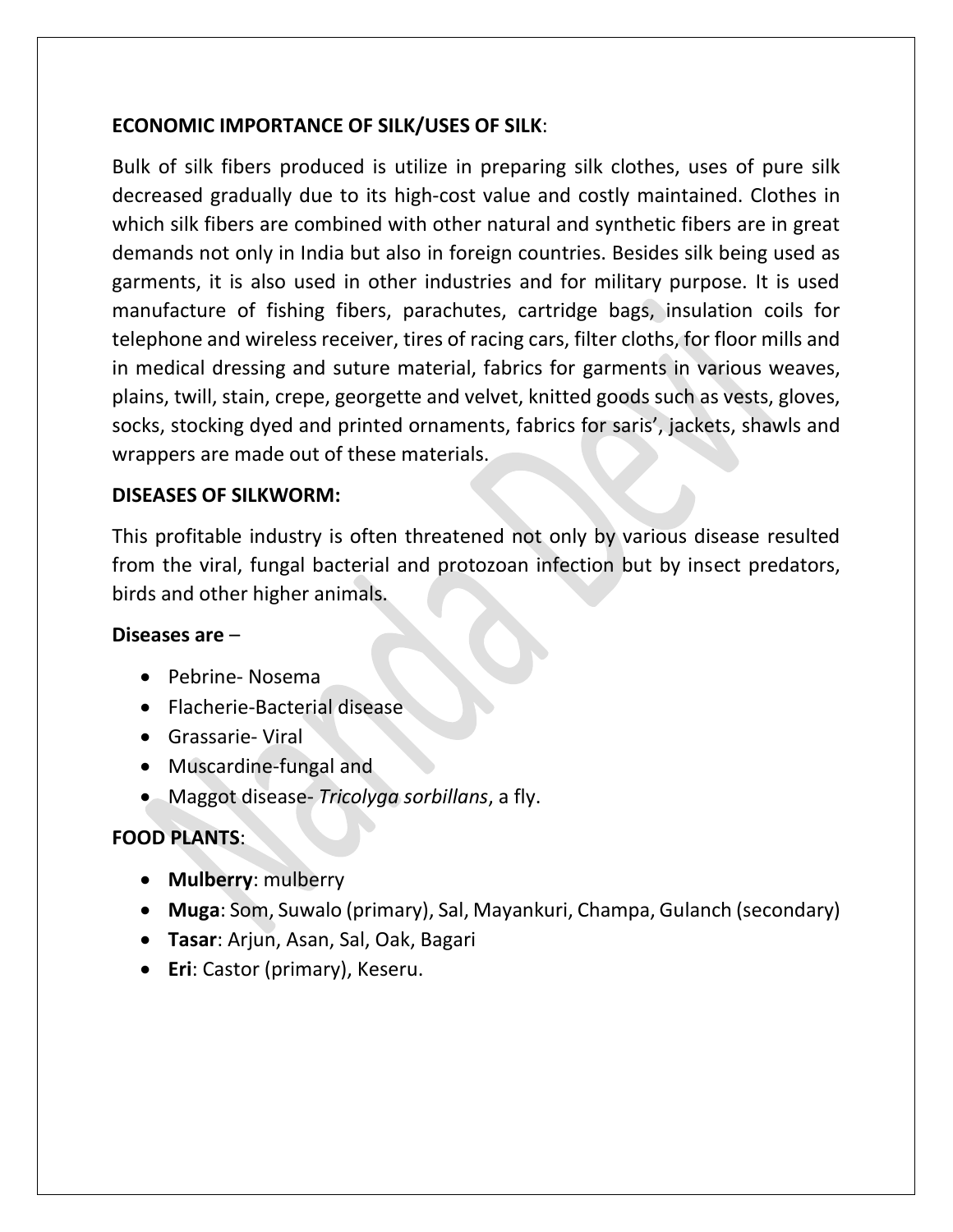#### **REARING OF SILK WORM:**

### **WULBERRY SILK**

The word rearing does not mean only the feeding of caterpillars as often understand, but a continuous care from egg laying through aestivation, hibernation, incubation, early-stage larval care, late-stage larval care to the production of cocoon.

#### **Grainage Management**:

The establishment of grainage is to provide good quality of seed to rearers and maintenance of original quality of races. For this purpose, due care should be taken of the crop of silk worm for seed production from the very beginning i.e., the cater pilar stage, by providing them with proper nutrition and protection from the attack of disease, keeping these points of viewsinitial selection is made on the base of percentage of dead pupae during normal development. First selection is made by separating out dead cocoons and nest selection in the grainage.

After first selection cocoons are subjected to sex separating by cutting one end of the cocoon either manually or cocoon opener.

For production of commercial eggs loose forms of cocoons are used and collective mother examination is done either through mass Pebrine detecting machine or general microscopic observation. They are then kept for mass emergence.

**Emergence of moth and fertilization**: - When kept for emergence at room temperature, mass emergence of adult takes place. As per their nature, just after emergence, male moth starts moving around the female. Males are very much active whereas the females which are loaded with eggs are incapable of flying. If not separated at once in cages males starts copulating with the females but the eggs obtained from this female fertilized from the male of the same stock is useless for the seed. So that, males and female just after emergence have to be separated into separate cages without their mating. Now one female of one lot is kept with the male of the other lot and at once they form pairing and compute for 3 hours.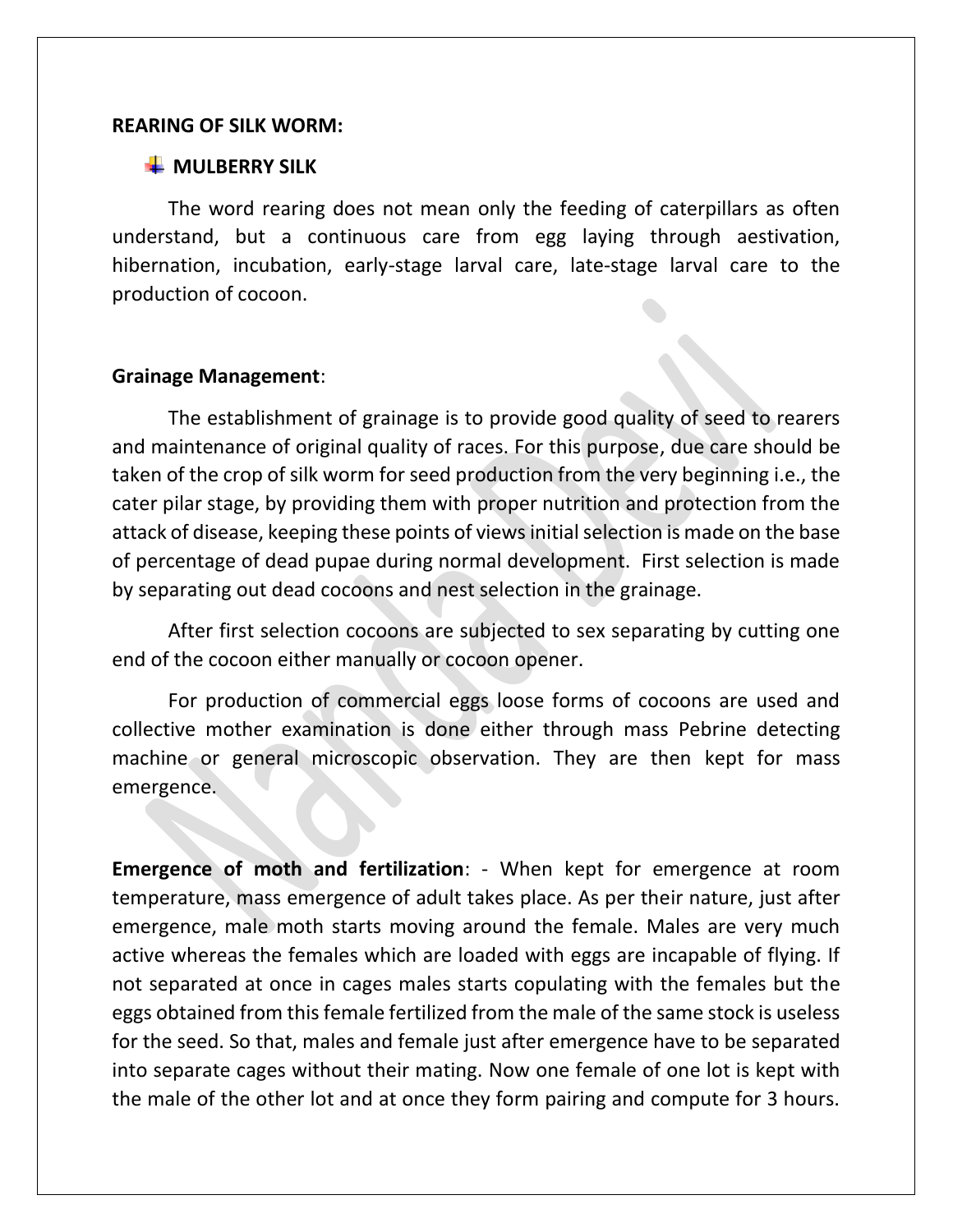After completion of mating males should be separated and may be used for the fertilization of other females. Now fertilized females are subjected to egg laying.

# **Egg laying**:

After fertilization female starts egg laying and in the duration of 24 hours it completes egg laying process. The eggs laid by one female are about 400-500 depending upon their races. Female dies after egg laying. These eggs are called seeds. These eggs are kept in sterilized trays and stored at 4º C under laboratory condition or sometimes kept at hill stations in diapause condition.

The stages of egg production are of three types-

- i. Production and supply of parent's eggs,
- ii. Rearing of parent eggs and
- iii. Production of commercial F1 seed. The grand parent and parent's eggs are produced by recognized and reputed organization. This commercial seed is supplied to the rearers.

# **Hatching:**

This is an important phage of sericulture industry because as soon as the larvae are hatched, they start feeding voraciously. So only those sericulturists who would be able to supply sufficient amount of fresh mulberry leaves to young hatched larvae, could perform successful sericulture problem otherwise young ones will die resulting great loss to sericulture Industry. This is why the hatching has to be controlled accelerated or postponed by artificial treatment under refrigerated condition. Proper hatching of seeds advanced techniques has been developed in which eggs are collected and kept with mulberry leaves working as stimulant for hatching in shady places on white sheet of paper in insect proof trays on a stool. For this purpose, the legs of stool must be kept in water so that insects may not crawl and damage the hatching eggs.